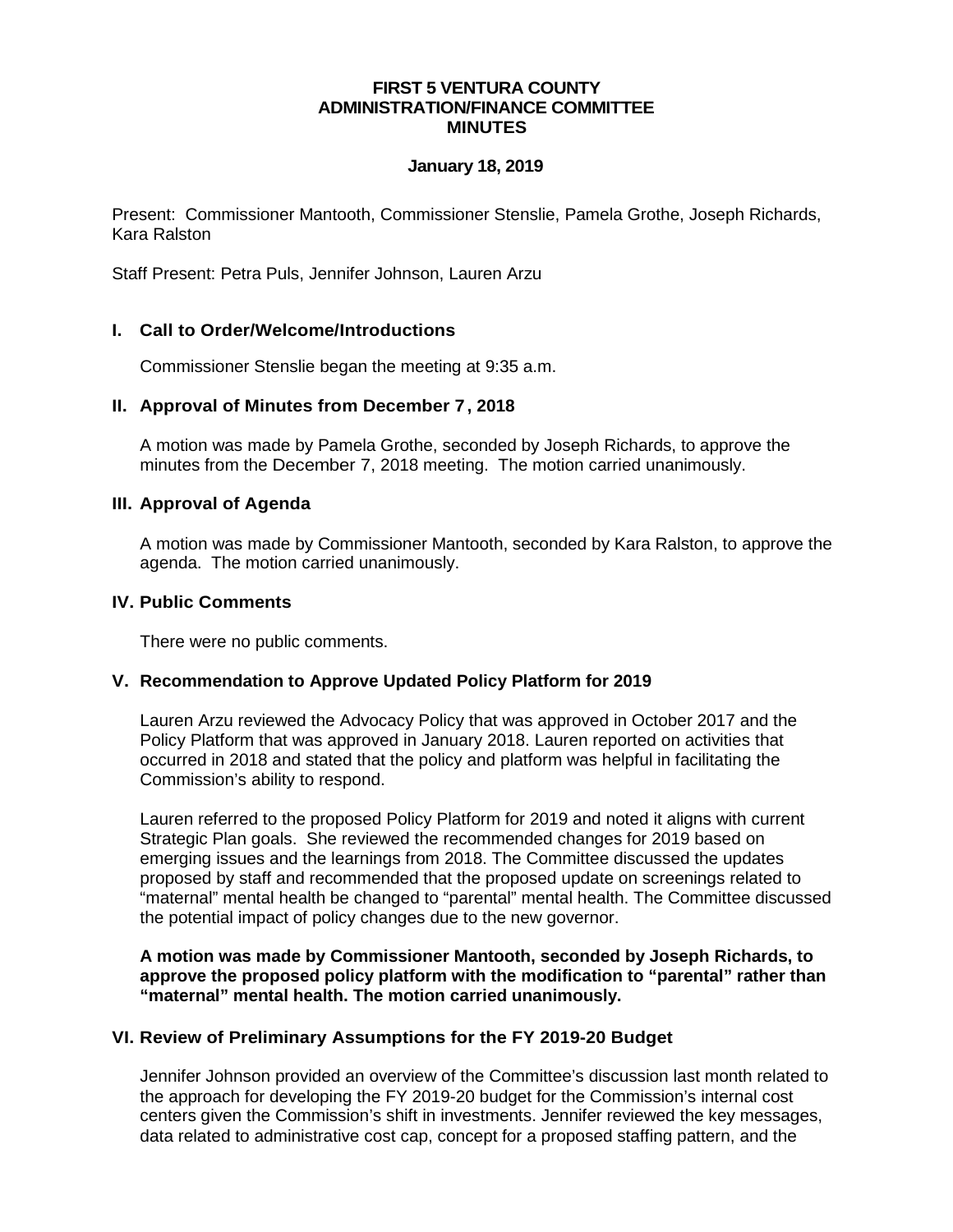First 5 Ventura County Administration and Finance January 18, 2019 Page 2 of 3

> preliminary assumptions that will be used to prepare cost estimates for operating expenses. Jennifer reported that the Commission's updated financial plan allocates \$1.8 million for systems change efforts, capacity building, program management, results-based accountability, and administration.

> The Committee discussed staffing and suggested combining cost centers for systems change efforts and program management. Jennifer reviewed the assumptions for operating costs, noting the items that have relatively fixed amounts and she identified a few areas where the budget could potentially be reduced. Jennifer shared that if the administrative budget is reduced to \$645,000 and the operating budget is \$6.8 million, the administrative rate would be just under 10%. The Committee discussed perhaps considering a maximum cap of 12%, which would be under the average cap for Commissions similar in size.

> The Committee provided guidance to ensure there are sufficient resources needed to carryout the shift in strategic priorities to systems-building efforts and maintain organizational viability to meet obligations and statutory requirements. The Committee discussed evaluation and suggested that the title "results-based accountability" be maintained.

Staff will use the proposed assumptions to prepare the FY 2019-20 budgets and the forecast for FY 2018-19 at the February Committee meeting. Along with the Administration budget and Overall Operating Budget, the Committee will also review budgets for internal functions for which there is not a specific Committee to review, such as Systems Change Efforts and Program Management and Results-Based Accountability.

## **VII. Recommendation to Consider Funding Strategies and Activities to Facilitate NfL Transition**

Petra Puls provided an in-depth update on the transition work for FY 2019-21 that has occurred to date and activities that are upcoming. She reported that staff have developed a recommendation in response to the Commission's interest in funding strategies that would facilitate the transition to the redesigned NfL Initiative. Petra stated that as we prepare to transition from our current 11 NfLs to one countywide implementer with a regional approach, the goal is to ensure the transition is as smooth as possible and to minimize a gap in services for children and families. Recognizing that there are significant planning and rampup activities that need to occur prior to July 1, 2019, it is proposed that resources from available unspent funds within the Commission's current FY 2016-19 NfL allocation be provided to the new contractor to begin transition work. Funds would cover dedicated staffing and associated operating costs in order to carry out activities such as securing facilities, recruiting staff and preparing for their on-boarding, and for capitalizing on existing capacity, knowledge and relationships. The amount requested for these transition activities is \$300,000 for the period of January 28, 2019 to June 30, 2019. The current amount available in unspent funds within the NfL Initiative is \$1.4 million and is more than sufficient to meet the amount requested. It was clarified that the allocation of \$300,000 and resulting payments would be on a cost reimbursement basis.

**A motion was made by Kara Ralston, seconded by Pamela Grothe, to approve the recommendation to approve the proposed allocation of up to \$300,000 for Interface's NfL transition activities covering the period of January 28, 2019 to June 30, 2019. The motion carried unanimously.**